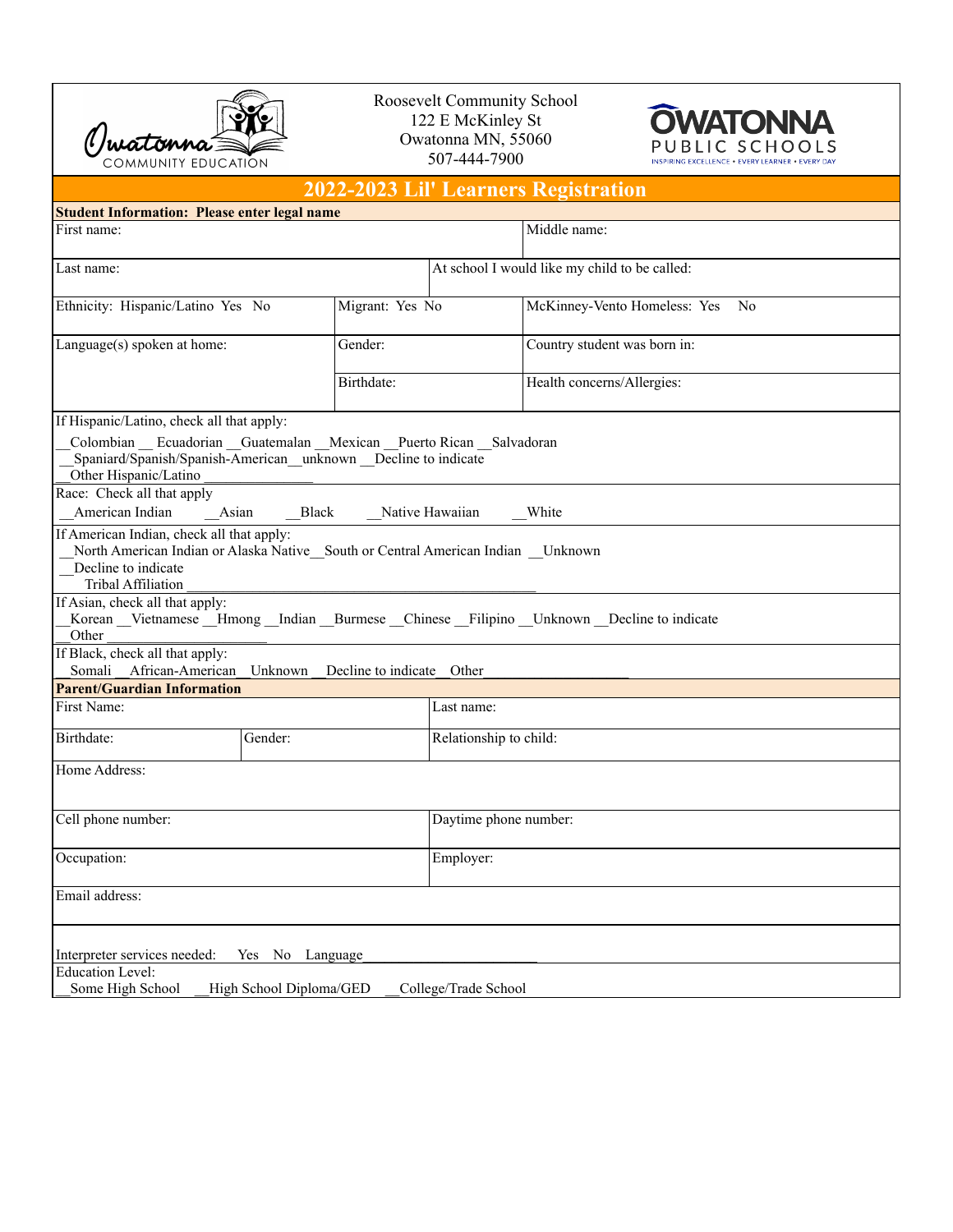| <b>Parent/Guardian Information</b>                           |                     |                                                                                       |                        |                            |                                                                                                                                                                                 |  |  |
|--------------------------------------------------------------|---------------------|---------------------------------------------------------------------------------------|------------------------|----------------------------|---------------------------------------------------------------------------------------------------------------------------------------------------------------------------------|--|--|
| First Name:                                                  |                     |                                                                                       | Last name:             |                            |                                                                                                                                                                                 |  |  |
| Birthdate:                                                   | Gender:             |                                                                                       | Relationship to child: |                            |                                                                                                                                                                                 |  |  |
| Home Address:                                                |                     |                                                                                       |                        |                            |                                                                                                                                                                                 |  |  |
| Cell phone number:                                           |                     |                                                                                       | Daytime phone number:  |                            |                                                                                                                                                                                 |  |  |
| Occupation:                                                  |                     |                                                                                       | Employer:              |                            |                                                                                                                                                                                 |  |  |
| Email address:                                               |                     |                                                                                       |                        |                            |                                                                                                                                                                                 |  |  |
| Interpreter services needed:<br><b>Education Level:</b>      |                     | Yes No Language                                                                       |                        |                            |                                                                                                                                                                                 |  |  |
| Some High School                                             |                     | High School Diploma/GED                                                               |                        | College/Trade School       |                                                                                                                                                                                 |  |  |
| <b>Emergency Contacts</b>                                    |                     |                                                                                       |                        |                            |                                                                                                                                                                                 |  |  |
|                                                              |                     | TOWN NAMES & PHONE NUMBERS not listed above                                           |                        |                            | Authorized people to pick-up child and to be called in Emergency other than Parents/Guardians MUST HAVE A MINIMUM OF 3 IN-                                                      |  |  |
| 1. Name                                                      |                     |                                                                                       |                        |                            | Phone#                                                                                                                                                                          |  |  |
| Relationship to child                                        |                     |                                                                                       |                        |                            |                                                                                                                                                                                 |  |  |
| 2. Name                                                      |                     |                                                                                       |                        |                            | Phone#                                                                                                                                                                          |  |  |
| Relationship to child                                        |                     |                                                                                       |                        |                            |                                                                                                                                                                                 |  |  |
| 3. Name $\qquad \qquad$                                      |                     |                                                                                       |                        |                            | Phone#                                                                                                                                                                          |  |  |
| Relationship to child                                        |                     |                                                                                       |                        |                            |                                                                                                                                                                                 |  |  |
|                                                              |                     | we require a copy of the court orders for our files). Name and relationship to child. |                        |                            | Persons NOT authorized to pick-up children from Bright Beginnings (if a non-custodial parent is not authorized to take child from Lil' Learners,                                |  |  |
| <b>Registration Information</b>                              |                     |                                                                                       |                        |                            |                                                                                                                                                                                 |  |  |
|                                                              |                     | Please rank your choices (1 being your first choice)                                  |                        |                            |                                                                                                                                                                                 |  |  |
|                                                              | Choice              | Class Title                                                                           |                        | Days                       | Times                                                                                                                                                                           |  |  |
|                                                              |                     | Lil' Learners                                                                         |                        | Monday and Wednesday       | 10:15 am-Noon                                                                                                                                                                   |  |  |
|                                                              |                     | Lil' Learners                                                                         |                        | Tuesday and Thursday       | 8:15 am-10 am                                                                                                                                                                   |  |  |
|                                                              |                     | Lil' Learners                                                                         |                        | Monday, Tuesday, Wednesday | $1 - 3$ pm                                                                                                                                                                      |  |  |
| Yes, both ways                                               | Yes, one way        |                                                                                       |                        |                            | Do you want your child to ride a bus to and from school? (select one) If yes, please fill out transportation form.<br>No, someone will drop them off and pick them up each day. |  |  |
| <b>Family Information:</b>                                   |                     |                                                                                       |                        |                            |                                                                                                                                                                                 |  |  |
| Child lives with:                                            | <b>Both Parents</b> |                                                                                       | Mother                 | Father                     | Other                                                                                                                                                                           |  |  |
|                                                              |                     | Names and birthdates of people living in the home:                                    |                        |                            |                                                                                                                                                                                 |  |  |
| What are some of your family's strengths?                    |                     |                                                                                       |                        |                            |                                                                                                                                                                                 |  |  |
| What are some things that you like most about your child?    |                     |                                                                                       |                        |                            |                                                                                                                                                                                 |  |  |
| What is the most challenging thing about raising your child? |                     |                                                                                       |                        |                            |                                                                                                                                                                                 |  |  |
| What would you like your child to learn or get better at?    |                     |                                                                                       |                        |                            |                                                                                                                                                                                 |  |  |
|                                                              |                     |                                                                                       |                        |                            | Does your child have any health concerns, allergies or food restrictions? If yes, please explain below:                                                                         |  |  |
|                                                              |                     |                                                                                       |                        |                            |                                                                                                                                                                                 |  |  |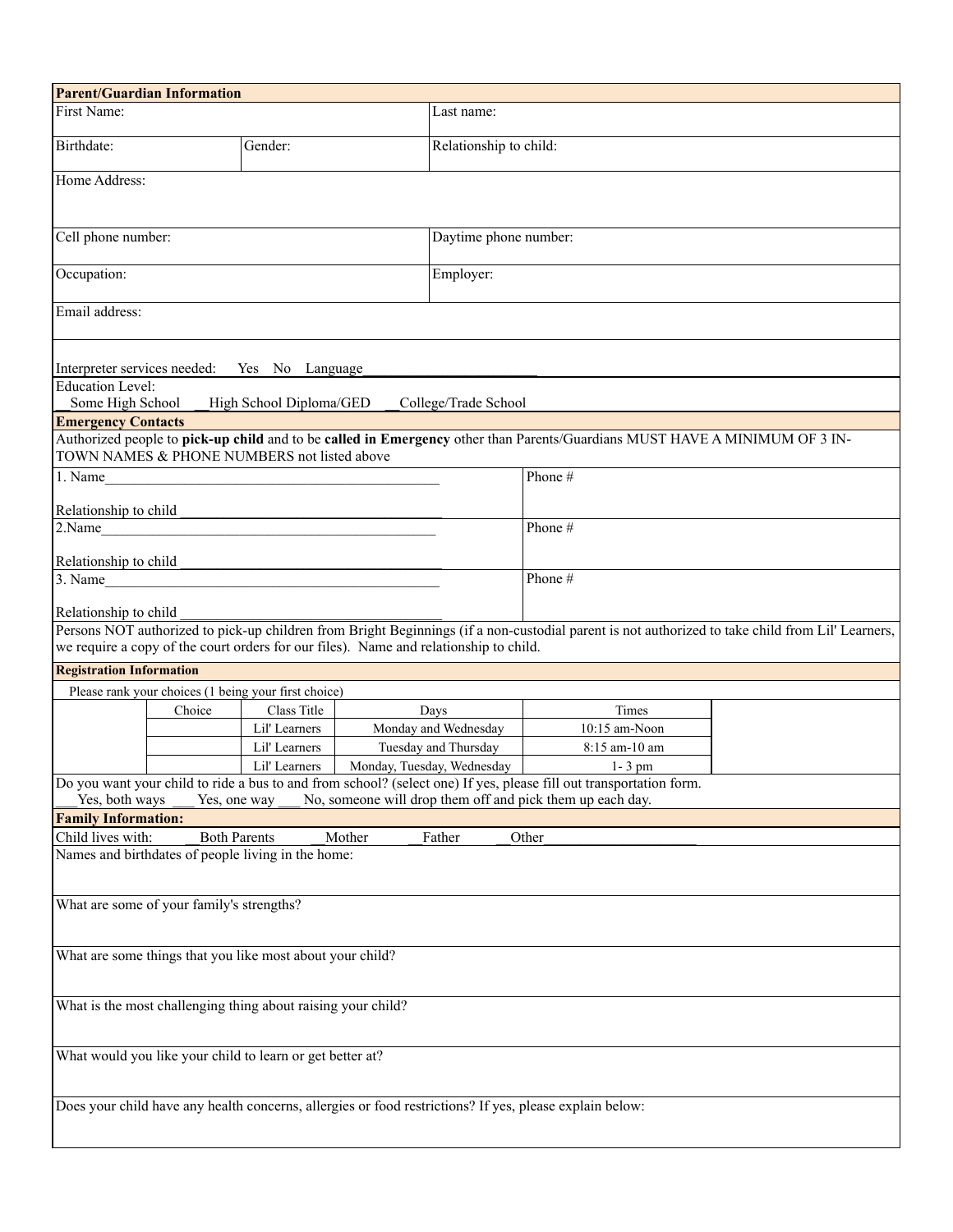| <b>Family Information (continued):</b>                                                                                                             |                       |                                    |                                      |                                             |                |                                                                                                                                           |  |  |  |
|----------------------------------------------------------------------------------------------------------------------------------------------------|-----------------------|------------------------------------|--------------------------------------|---------------------------------------------|----------------|-------------------------------------------------------------------------------------------------------------------------------------------|--|--|--|
| Has there been anything in your family that might affect your child? Please check all that apply.                                                  |                       |                                    |                                      |                                             |                |                                                                                                                                           |  |  |  |
| illness of parent/sibling<br>_ not enough food for the family                                                                                      |                       |                                    |                                      |                                             |                |                                                                                                                                           |  |  |  |
| parent with military deployment                                                                                                                    |                       |                                    |                                      | _ premature birth or high risk pregnancy    |                |                                                                                                                                           |  |  |  |
| sibling in special education<br>$\mathbb{L}^+$                                                                                                     |                       |                                    |                                      | child's behavior is a problem in the home   |                |                                                                                                                                           |  |  |  |
| moved twice or more this past year                                                                                                                 |                       |                                    |                                      | frequent or chronic illness of parent/child |                |                                                                                                                                           |  |  |  |
| family has experienced abuse, neglect or family violence                                                                                           |                       |                                    |                                      |                                             |                |                                                                                                                                           |  |  |  |
| put off getting health care because could not afford it                                                                                            |                       |                                    |                                      |                                             |                |                                                                                                                                           |  |  |  |
| currently enrolled in public assistance program (CCAP, MFIP, SNAP, CACFP, Free/Reduced Lunch program)                                              |                       |                                    |                                      |                                             |                |                                                                                                                                           |  |  |  |
| child unable to participate in activities outside of home due to behaviors such as aggression, extreme shyness, etc.                               |                       |                                    |                                      |                                             |                |                                                                                                                                           |  |  |  |
|                                                                                                                                                    |                       |                                    |                                      |                                             |                | family stress during past year (such as unemployment, divorce/separation, death in family, parent with chemical dependency, mental health |  |  |  |
| issues)                                                                                                                                            |                       |                                    |                                      |                                             |                |                                                                                                                                           |  |  |  |
| other (please specify)                                                                                                                             |                       |                                    |                                      |                                             |                |                                                                                                                                           |  |  |  |
| Were you referred to our program by an agency in Owatonna or Steele County?                                                                        |                       |                                    |                                      |                                             | Yes            | N <sub>0</sub>                                                                                                                            |  |  |  |
| If so, which agency?                                                                                                                               |                       |                                    |                                      |                                             |                |                                                                                                                                           |  |  |  |
| In 2022-2023 will your child be enrolled in : (circle response)                                                                                    |                       |                                    |                                      |                                             |                |                                                                                                                                           |  |  |  |
| Head Start-Center based                                                                                                                            | N <sub>0</sub><br>Yes | Day care or education center       |                                      | Yes                                         | N <sub>0</sub> |                                                                                                                                           |  |  |  |
| <b>Special Education</b>                                                                                                                           | Yes<br>N <sub>0</sub> | Preschool other than 'Lil Learners |                                      | Yes                                         | No             |                                                                                                                                           |  |  |  |
| <b>Monthly Preschool Tuition:</b>                                                                                                                  |                       |                                    |                                      |                                             |                |                                                                                                                                           |  |  |  |
| *Your monthly preschool fee can be estimated below. Fees will be confirmed after all required registration materials are returned, including a     |                       |                                    |                                      |                                             |                |                                                                                                                                           |  |  |  |
| copy of your 2021 tax form.                                                                                                                        |                       |                                    |                                      |                                             |                |                                                                                                                                           |  |  |  |
| *If your 2022 employment/income situation is different than what your 2021 tax form indicates, please explain below:                               |                       |                                    |                                      |                                             |                |                                                                                                                                           |  |  |  |
|                                                                                                                                                    |                       |                                    |                                      |                                             |                |                                                                                                                                           |  |  |  |
| Find your family size in the first column on the left. Follow the line to the right. Stop when you find the income column that reflects your total |                       |                                    |                                      |                                             |                |                                                                                                                                           |  |  |  |
| income for 2021 Circle the total income in the column.                                                                                             |                       |                                    |                                      |                                             |                |                                                                                                                                           |  |  |  |
| This information is located on: Line 9 of the Federal Form 1040                                                                                    |                       |                                    |                                      |                                             |                |                                                                                                                                           |  |  |  |
| Please submit a copy of the page from your 2021 tax form that shows your total gross income. If you bring a copy of your form to Roosevelt         |                       |                                    |                                      |                                             |                |                                                                                                                                           |  |  |  |
| Community School, we can make a copy for you.                                                                                                      |                       |                                    |                                      |                                             |                |                                                                                                                                           |  |  |  |
|                                                                                                                                                    | Family size           |                                    | What was your total income for 2021? |                                             |                |                                                                                                                                           |  |  |  |
|                                                                                                                                                    |                       | Less than                          | Less than                            | Less than                                   | Greater than   |                                                                                                                                           |  |  |  |
|                                                                                                                                                    | 2                     | 18,310                             | 23,803                               | 33,873                                      | 33,873         |                                                                                                                                           |  |  |  |
|                                                                                                                                                    | 3                     | 23,030                             | 29,939                               | 42,605                                      | 42,605         |                                                                                                                                           |  |  |  |
|                                                                                                                                                    | 4                     | 27,750                             | 36,075                               | 51,337                                      | 51,337         |                                                                                                                                           |  |  |  |
|                                                                                                                                                    | 5                     | 32,470                             | 42,211                               | 60,069                                      | 60,069         |                                                                                                                                           |  |  |  |
|                                                                                                                                                    | 6                     | 37,190                             | 48,347                               | 68,801                                      | 68,801         |                                                                                                                                           |  |  |  |
|                                                                                                                                                    | 7                     | 41,910                             | 54,483                               | 77,533                                      | 77,533         |                                                                                                                                           |  |  |  |
|                                                                                                                                                    | 8                     | 46,630                             | 60,619                               | 86,265                                      | 86,265         |                                                                                                                                           |  |  |  |
|                                                                                                                                                    | $+1$                  | 4,720                              | 6,136                                | 8,732                                       | 8,732          |                                                                                                                                           |  |  |  |
| <b>Monthly Tuition</b>                                                                                                                             | $2$ -day              | \$25.00                            | \$35.00                              | \$45.00                                     | \$55.00        |                                                                                                                                           |  |  |  |
| <b>Monthly Tuition</b>                                                                                                                             | $3$ -day              | \$30.00                            | \$40.00                              | \$50.00                                     | \$60.00        |                                                                                                                                           |  |  |  |
|                                                                                                                                                    |                       |                                    |                                      |                                             |                |                                                                                                                                           |  |  |  |
| Person Responsible for payments:                                                                                                                   |                       |                                    |                                      |                                             |                |                                                                                                                                           |  |  |  |
| Address and phone number if not parent guardian:                                                                                                   |                       |                                    |                                      |                                             |                |                                                                                                                                           |  |  |  |
| (Please continue to the Family Agreement on the back page)                                                                                         |                       |                                    |                                      |                                             |                |                                                                                                                                           |  |  |  |
|                                                                                                                                                    |                       |                                    |                                      |                                             |                |                                                                                                                                           |  |  |  |